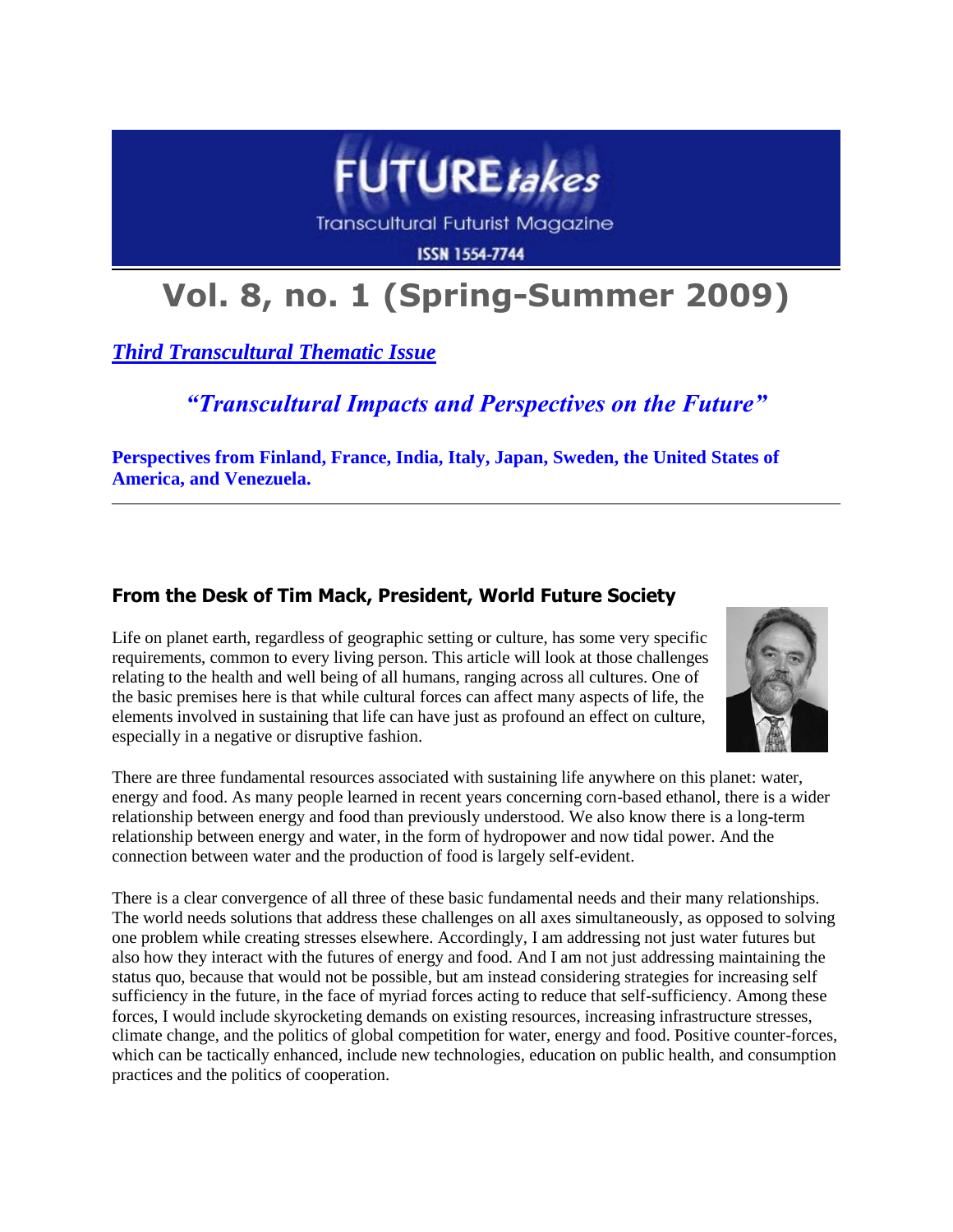#### **Water**

Let me begin with water, as it remains one of most critical resources and the one most at risk. Global water use models from the Stockholm International Water Institute indicate that the driving forces of increasing population growth, aquifer depletion, natural catastrophic stresses, and runaway use and demand are ending our history of inexpensive and easily accessible water resources. Increasing rates of water use are driving increasing drought and decreasing water quality around the globe. In addition to the dramatic increase in global suffering from the effects of disasters related to climate change, there are also the impacts of poor water management, deteriorating infrastructure, and deep aquifer drilling. Catastrophic events, such as flood, drought, cyclone, hurricane, and earthquake, all loom heavy on the horizon, leading to the need to safeguard water infrastructure in every country.

#### **Urbanization**

The future of urban areas is increasingly becoming the future of the globe, where those areas not urbanized are likely to be supplying and supporting those that are. World urban population will double by 2030 and by 2020 there will be nine cities with populations over 20 million. By 2050, more than 70% of world's population will live in urban areas, with a 3 billion plus population. And by 2025, over 36 countries will have deficient freshwater and agricultural land resources (up from at least 20 countries today).

One problem is unplanned urbanization – development without consideration of environmental and health consequences. This means the growth of interactive but unstructured urban regions as opposed to development of coherent administrative groupings. As much as 70% of the energy used in an urban water system relates to pumping – which means that as these urban areas expand geographically, so do their costs.

#### **Infrastructure**

One of the biggest urban and rural infrastructure challenges is replacing aging water systems  $(100+)$  year old in some cases – made with decaying or even counterproductive materials). The counter forces include cost considerations and the short life spans of many pipe materials. By 2020, 100,000 miles of water mains in the US alone will need replacement annually (\$100 billion US over next 20 years and climbing).

The U.S. Geological Survey estimates that water lost from water distribution systems in the US alone is 1.7 trillion gallons per year at a national cost of \$2.6 billion per year. A 2005 British study correlated selfreported diarrhea with low water-pressure events (including water main breaks). And a growing number of pharmaceutical and personal care products can inhibit or interfere with the wastewater treatment process, especially in areas with growing populations and demands on the system.

However, options do exist to replace the status quo with new technologies, such as greenways and other vegetation filtration systems for recycling grey water outputs. Infrastructure failure prediction software and hardware such as robot pipe cameras can also provide support for improving water system function. The Regina pipe crawler, a pipe bot that can inspect water pipes down to six inches in diameter from the inside while flow is at full strength, is under development and the Darwin Calibrator software (Bentley Systems), which assesses the failure variables for water infrastructures, is already in use worldwide.

#### **Climate Change**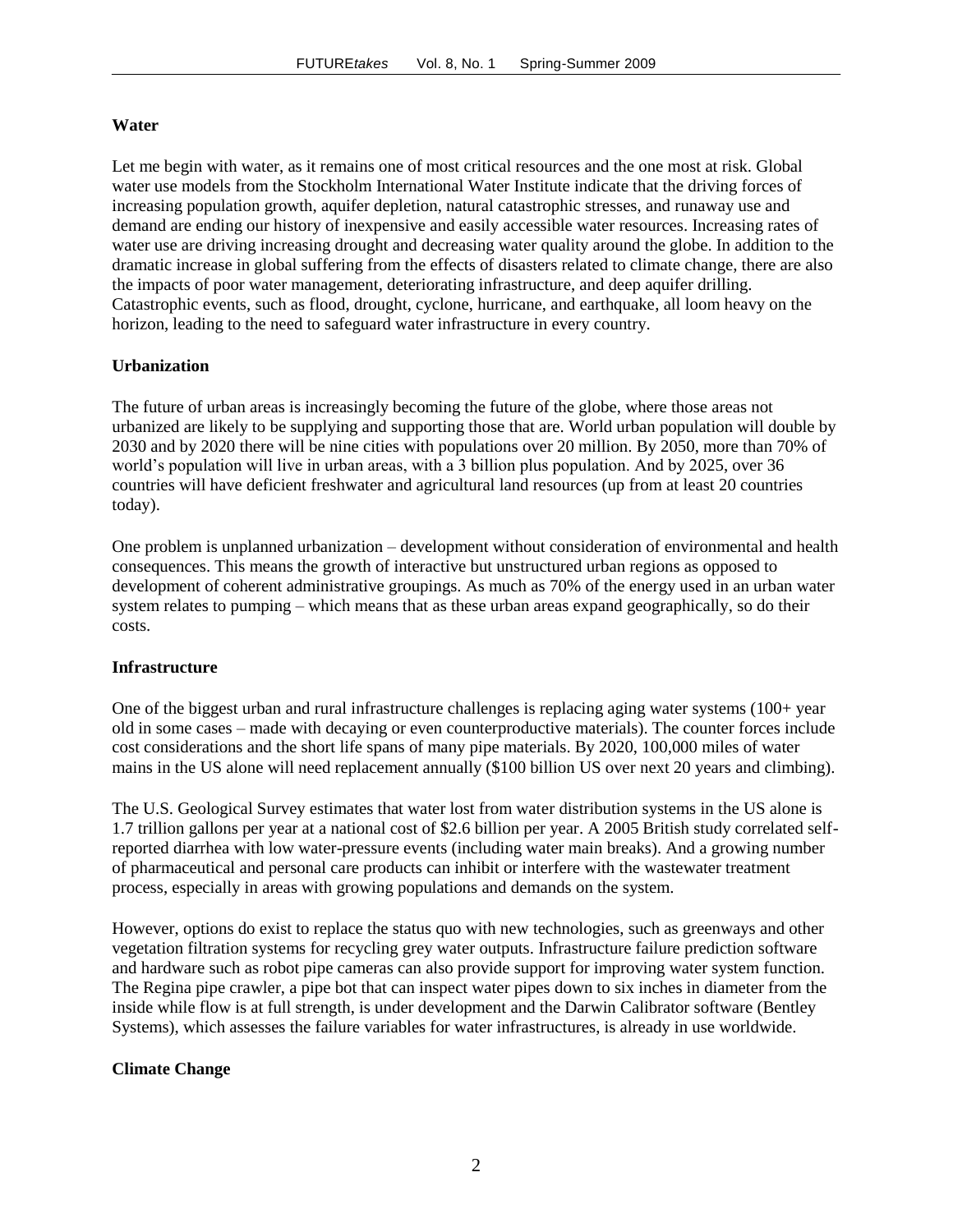The global average temperature is generally expected to increase more in inland areas and at higher latitudes and higher temperatures, which will increase the loss of water through evaporation. Where water supplies decrease, there is also likely to be an increase in demand, which could be particularly significant for agriculture (the largest consumer of water) and also for municipal, industrial and other uses. Higher temperatures reduce dissolved oxygen levels, which can have an effect on aquatic life. Where stream flows and lake levels fall, there will be less dilution of pollutants; however, increased frequency and intensity of rainfall will produce more pollution and sedimentation in the water cycle due to runoff. Glaciers in the Andes are losing mass faster than predicted, and this leads first to flooding and then to drought plus less hydropower (half of electricity in Peru, Bolivia and Ecuador now comes from melt runoff). Himalayan glaciers have lost 21 % since the 1960s, and they are the source of five river systems in China, India and Pakistan.

Sea level rise may also affect freshwater quality by increasing the salinity of coastal rivers and bays and causing saltwater intrusion into fresh ground water resources in coastal regions. Climate change will also enhance vector-borne diseases such as malaria, dengue, Lyme disease, and water and food borne diseases, and it will result in water and food security challenges , parasite and insect population explosions , increased air pollution , and h eat stress.

We still do not have dependable climate models to support planning for coming shocks to the system. Natural systems no longer fluctuate within set ranges when 100-year storms appear every few years. For example, the Indian monsoon season was once four months of relatively gentle recharging rain but now has become 2.5 months of heavy flooding. All regions of the world show an overall net negative impact of climate change on water resources and freshwater ecosystems. The beneficial impacts of increased annual runoff in other areas are likely to be tempered in some areas by negative effects of increased precipitation variability and seasonal runoff shifts on water supply, water quality, and flood risks.

#### **Drought**

This is driven by the growing shrinkage of the globe's great water reserves such as the Himalayan Glaciers (the water towers of Asia), with a recently projected disappearance by 2035. The present Australian drought is the worst in over 100 years, with their whole agribusiness industry threatened by a 10% loss in rainfall. Australian local governments are undertaking new pipeline projects, drawing on higher mountain resources, but reservoirs continue to go down and the remaining water is often too salty to use. And growing economic and energy demands will increase the shortfall. It is difficult to predict future changes in regional precipitation patterns. A 14 % increase in water withdrawals for irrigation is expected for developing countries by 2030, with one in five will be suffering water scarcity. In large areas of India and China, groundwater levels are falling by 1 to 3 metres per year. In East Africa, the rainfall decline of 15 % beginning in the 1980s is likely to continue until 2050 – leading, according to US Geological Service, to a global doubling of undernourished people by 2030.

#### **Technology**

One of the leading water reclamation technologies is desalination – utilizing a range of technologies, including distillation, reverse osmosis, and energy recovery. These technologies are very energy intensive (especially reverse osmosis), producing a salt sludge which requires discharge management. Reverse osmosis under high pressure requires energy to force the water through salt filtering membranes. But energy recovery technology, along with prescreening and better membranes, has lowered the costs. Nanofiltration and bioremediation seem to offer some hope, as at present, most filters in use are fouled by organic build up. Nanotech filters lower energy costs over reverse osmosis, nanorust can remove arsenic magnetically, and nanosilver can absorb and degrade pesticides.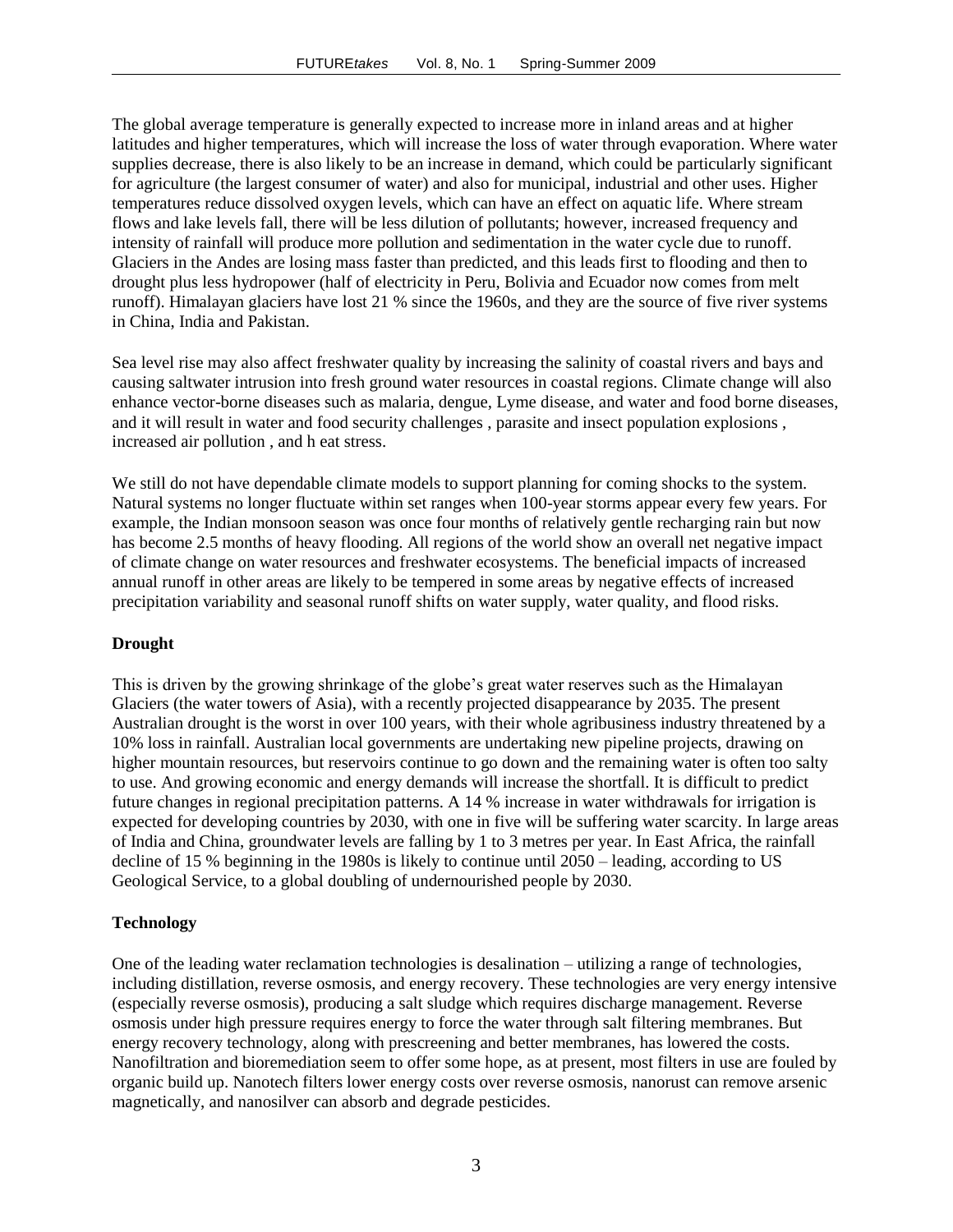Major desalination plants are underway worldwide, but the US has not been a big supporter in past, with only one new plant north of San Diego (\$300 million) and Texas and Massachusetts considering them. Melbourne has a \$250 billion US project and London is building a \$400 million US plant on the Thames River.

The question is how to power these new plants. Coal generated electricity raises other issues, especially when cheap coal is used. China is building high-sulfur coal plants and soon will release as much pollution as the rest of world combined. Solar power is a local solution, but the biggest plant at present is a 60 Megawatt solar desalination plant in Spain. A large desalination plant can consume the same energy as 35,000 homes in a year. A strong argument is often made that cities should exhaust water recycling options first before considering energy-intensive desalinization plants.

A new Perth, Australia plant that uses a nearby wind farm for electricity is a model for the renewable power sources approach. But one of the most promising power sources for desalination is tidal power. Ocean-based power is an almost inexhaustible source of kinetic electrical power – both wave and tidal driven. These provide predicable and weather independent patterns of power delivery though a medium over 800 times denser than air (thus allowing for more compact and durable turbines than wind power generation). With nearly 50 % of the world's population living within 60 miles of a coast, power transmission to desalination plants is cost effective.

Although desalination water still costs up to eight times as much as groundwater sources, declining water tables have raised the stakes on existing 'natural' water resources, as drilling down to 'fossil' water becomes necessary. But desalination opponents say the cost of water is still increasing, and new plants are built just so wealthy people can have gardens. Others say that enabling desalination technology takes the pressure off conservation and cultural value change so that socially obstructive behavior continues. But intelligent buildings that manage water use, recycling, and waste management are under development, and their utilization is another area for cautious optimism.

#### **Sanitation and Disease**

Global sanitation (human waste disposal) continues to be one of our greatest public health challenges, and 41% of the global population (2.6 billion) lacks adequate sanitation. As a result, 1.5 million children under age five die annually from diarrheal diseases. Europe and North America generously supply each person with 15,000 liters of water annually to flush away excretions, which only adds to the global water shortfall. What we need are culturally sensitive alternatives for waste removal that works with our growing water and resource shortages, which can be tragic. For example, a shortage of purification chemicals during the waste system overflow resulting from broken sewage pipes were significant contributors to the devastating Zimbabwean Cholera outbreak in 2008. For months that followed, there was no available safe public water at the urban or rural level.

There are up to 75,000 sanitary sewer overflows per year in the United States, resulting in the discharge of 3-10 billion gallons of untreated wastewater. Up to 3,700 US illnesses annually are due to exposure to recreational water contaminated by sanitary sewer overflows. Leaking mains, evolving microorganisms, and man-created hazards such as animal feedlot runoff, antibiotics and other pharmaceuticals, industrial waste, and defective filtration all add to the problem. The issue is further complicated by questions regarding the carcinogenic nature of chlorine in combination with other biochemicals of numerous sorts and its ineffectiveness against toxic chemicals and some pathogens.

#### **Water and Food**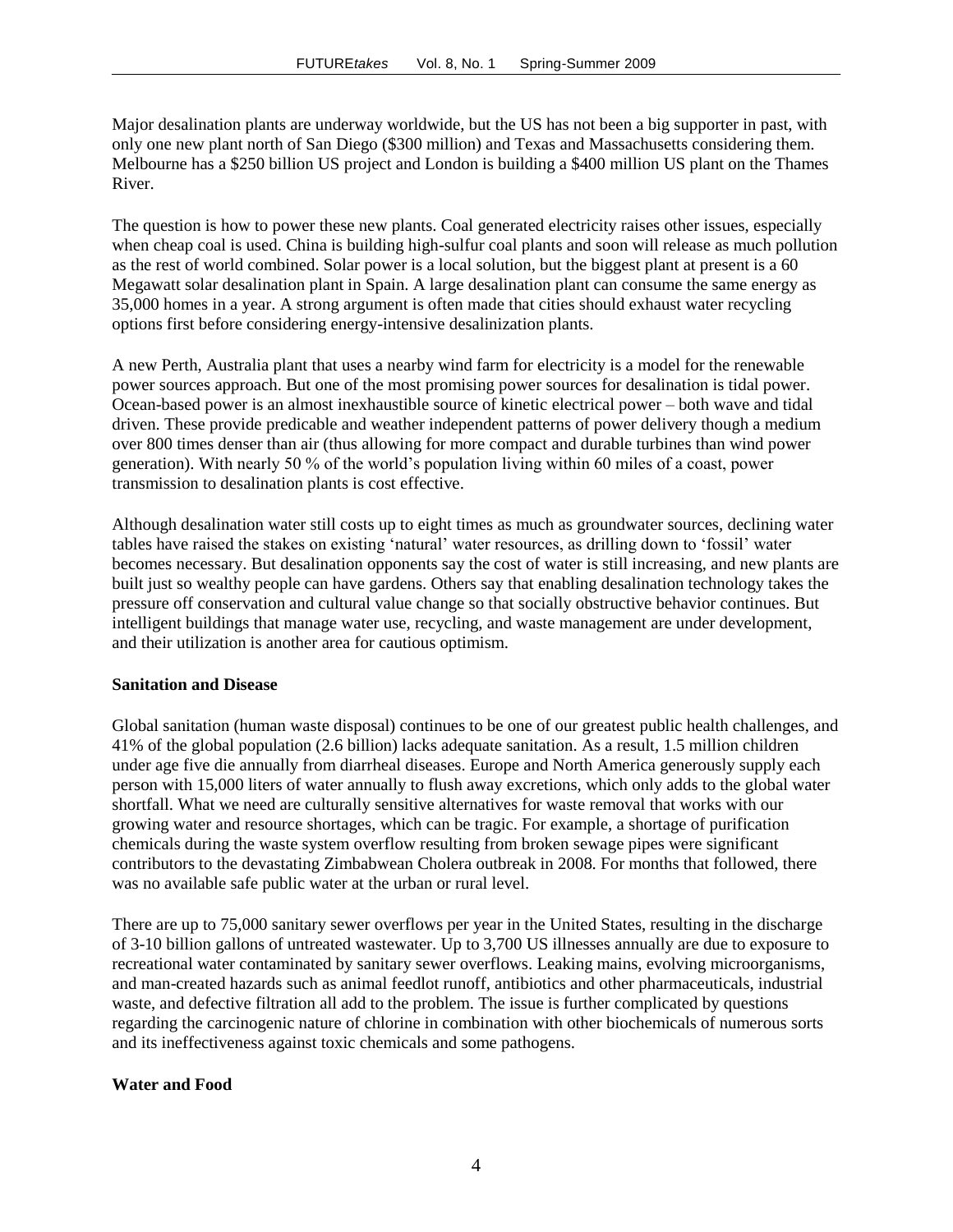Agriculture is responsible for about 70 % of all fresh water withdrawn for human use. But climate change has not been beneficial to agriculture, with the worst drought in seventy years now decimating the northern China wheat crop and reducing soybean harvests in Argentina, Brazil and Paraguay by 40%. Strategies that save water in agriculture will mean that more water is available for other sectors.

But, of course, there are counterfactors. For example, as economic development expands worldwide and cultures intermingle, consumer food preferences change. And this involves not only the consumption of more meat (which is highly water-intensive to produce) but also crops like alfalfa (for animal food), pecans, sugar cane, and dairy products. These high water users are increasingly popular food crops.

Irrigation also pulls off animal, pesticide and fertilizer runoff out of rivers and other surface water. As well, deep well groundwater sources require deeper drilling when reaching dropping aquifers. Better water management around the globe is one way to improve agricultural output, but biotechnology will also likely help, such as drought resistant strains of food plants.

The Dubai Food City projects is an example of how innovation in agriculture is possible, utilizing vertically stacked, hydroponics-based urban farms and renewable energy (off-grid, self-sufficient). But it is also an example of how innovation can be sidetracked by economic downturns, as has occurred in Dubai.

Hydroponics is more conservative of water resources (using 70% less water than irrigation), but is also high tech and high investment, especially in greenhouses. It represents a significant culture change in many countries, as does the shift to organic fruits and vegetables. The next level, aeroponics, uses 70% less water than hydroponics, and both control the weather inside a building farm. Aeroponics (misting) uses less energy as well, and it offers plants more access to oxygen and CO2 than in conventional agriculture at much lower cost than hydroponics with greater control over pathogens – as well as reducing food travel miles and the associated energy use. Developing countries have shown a good deal of interest in aeroponics, and great strides have been made in the technology in recent years in countries like Vietnam.

Dickson Despommier of Columbia University asserts that one 30-story farm could feed 50,000 people for one year, including chicken and fish fed on plant byproducts, while producing a net output of clean water and energy using renewable energy to power lights, pumps and conveyer belts. Critics of vertical urban farms see the levels of artificial light as too high, but designing them for increased natural light (with more windows) and renewable power including methane digesters could address these problems. While a number of crops are not suited to vertical farming and the acreage is limited, it provides a year-round growing season at greater crop densities.

#### **Water Futures**

Over the next twenty years, climate models predict severe regional droughts that will affect sectors like agriculture and new development. Climate change could thereby lead to accelerated migration, lost livelihoods, and conflicts driven by resource competition. Prices for water will rise, but this can also stimulate investments in water research and development (conservation and desalination, water reuse systems, low friction technologies, etc.).

Agriculture in countries suffering prolonged drought ( e.g. Australia, China, India, the Andes countries, and the United States) will be exploring genetically modified (GM) crops adapted for drought and saltwater farming, nanotech-altered soil to decrease water evaporation, anti-leakage technology, more effective desalination near coastal areas, slow drip watering powered by solar cells, and geographic